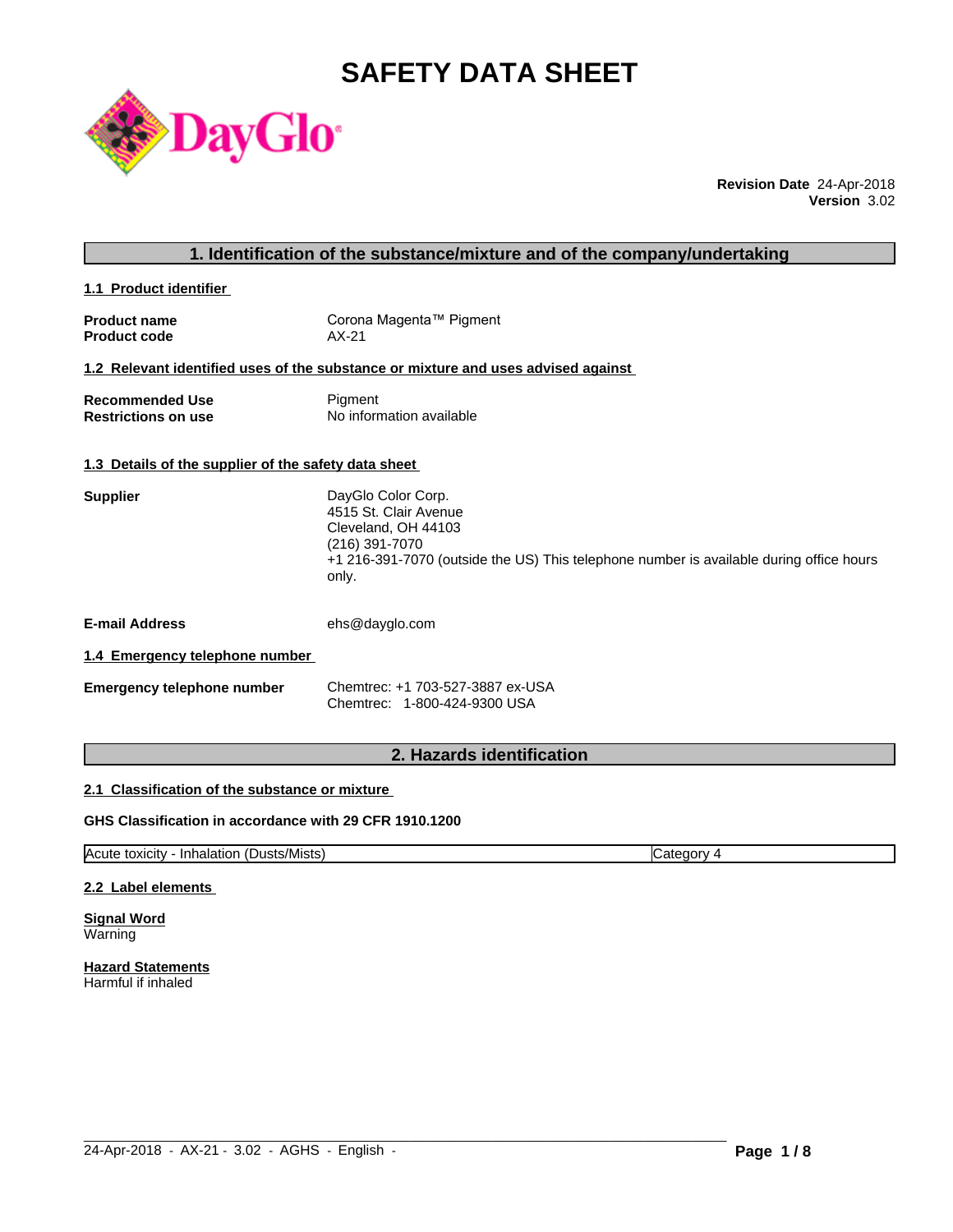

**Precautionary Statements - Prevention** Avoid breathing dust/fume/gas/mist/vapors/spray Use only outdoors or in a well-ventilated area

# **Precautionary Statements - Response**

IF INHALED: Remove person to fresh air and keep comfortable for breathing Call a POISON CENTER or doctor if you feel unwell

#### **2.3. Other Hazards Hazards not otherwise classified (HNOC)** Not Applicable

**2.4 Other information** 

Not Applicable

**Unknown Acute Toxicity** <1% of the mixture consists of ingredient(s) of unknown toxicity

# **3. Composition/Information on Ingredients**

#### **Substance Mixture**

| <b>Chemical Name</b>                               | <b>CAS No.</b>          | $\mathbf{a}$<br>.<br>weight-% |
|----------------------------------------------------|-------------------------|-------------------------------|
| (tetrachlorozincate)<br>. Basir<br>Violet<br><br>◡ | 73398-89-7              |                               |
| <b>Pod 1.1</b><br>Basir<br>115L<br>◡…              | 3068-.<br>$\sim$<br>34- |                               |

The exact percentage (concentration) of composition has been withheld as a trade secret.

# **4. First aid measures**

# **4.1 Description of first-aid measures**

| General advice                                                                 | No information available.                                                                                                                                                                                               |  |
|--------------------------------------------------------------------------------|-------------------------------------------------------------------------------------------------------------------------------------------------------------------------------------------------------------------------|--|
| Eye contact                                                                    | Immediately flush with plenty of water. After initial flushing, remove any contact lenses and<br>continue flushing for at least 15 minutes. Keep eye wide open while rinsing. If symptoms<br>persist, call a physician. |  |
| Skin contact                                                                   | Immediate medical attention is not required. Wash off with soap and water.                                                                                                                                              |  |
| Inhalation                                                                     | Immediate medical attention is not required. Move to fresh air.                                                                                                                                                         |  |
| Ingestion                                                                      | Do NOT induce vomiting. Drink plenty of water. Consult a physician.                                                                                                                                                     |  |
| 4.2 Most important symptoms and effects, both acute and delayed                |                                                                                                                                                                                                                         |  |
| Svmptoms                                                                       | See Section 2.2, Label Elements and/or Section 11, Toxicological effects.                                                                                                                                               |  |
| 4.3 Indication of any immediate medical attention and special treatment needed |                                                                                                                                                                                                                         |  |
| Notes to physician                                                             | Treat symptomatically.                                                                                                                                                                                                  |  |
|                                                                                |                                                                                                                                                                                                                         |  |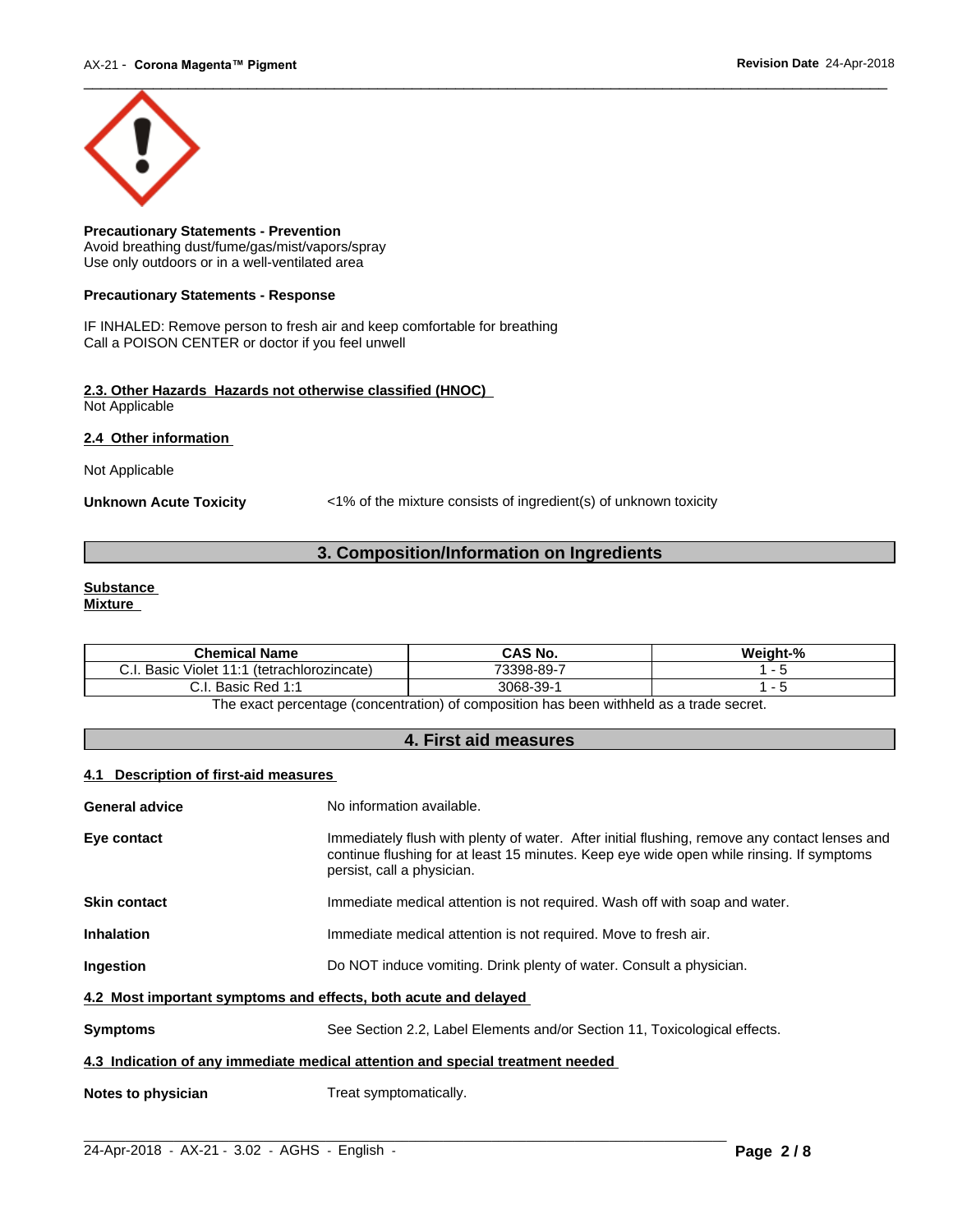# **5. Fire-Fighting Measures**

 $\overline{\phantom{a}}$  ,  $\overline{\phantom{a}}$  ,  $\overline{\phantom{a}}$  ,  $\overline{\phantom{a}}$  ,  $\overline{\phantom{a}}$  ,  $\overline{\phantom{a}}$  ,  $\overline{\phantom{a}}$  ,  $\overline{\phantom{a}}$  ,  $\overline{\phantom{a}}$  ,  $\overline{\phantom{a}}$  ,  $\overline{\phantom{a}}$  ,  $\overline{\phantom{a}}$  ,  $\overline{\phantom{a}}$  ,  $\overline{\phantom{a}}$  ,  $\overline{\phantom{a}}$  ,  $\overline{\phantom{a}}$ 

# **5.1 Extinguishing media**

#### **Suitable extinguishing media**

Use extinguishing measures that are appropriate to local circumstances and the surrounding environment.

**Unsuitable Extinguishing Media** None.

#### **5.2 Special hazards arising from the substance or mixture**

#### **Special Hazard**

None known based on information supplied.

**Hazardous Combustion Products** Carbon oxides. Nitrogen oxides (NOx). Oxides of sulfur.

#### **Explosion Data**

**Sensitivity to Mechanical Impact** None.

**Sensitivity to Static Discharge** Fine dust dispersed in air, in sufficient concentrations, and in the presence of an ignition source is a potential dust explosion hazard.

# **5.3 Advice for firefighters**

As in any fire, wear self-contained breathing apparatus pressure-demand, MSHA/NIOSH (approved or equivalent) and full protective gear.

# **6. Accidental Release Measures**

# **6.1 Personal precautions, protective equipment and emergency procedures**

Ensure adequate ventilation, especially in confined areas. Use personal protective equipment.

# **6.2 Environmental precautions**

Dust deposits should not be allowed to accumulate on surfaces as these may form an explosive mixture if they are released into the atmosphere in sufficient concentration. Avoid dispersal of dust in the air (i.e., cleaning dusty surfaces with compressed air). Nonsparking tools should be used. Prevent product from entering drains.

#### **6.3 Methods and materials for containment and cleaning up**

| <b>Methods for Containment</b> | Prevent dust cloud. Cover powder spill with plastic sheet or tarp to minimize spreading.                                                                                                                                                                                                                                                                                                |
|--------------------------------|-----------------------------------------------------------------------------------------------------------------------------------------------------------------------------------------------------------------------------------------------------------------------------------------------------------------------------------------------------------------------------------------|
| Methods for cleaning up        | Avoid dust formation. Take precautionary measures against static discharges. Do not dry<br>sweep dust. Wet dust with water before sweeping or use a vacuum to collect dust. Use<br>personal protective equipment. Take up mechanically and collect in suitable container for<br>disposal. Prevent product from entering drains. Keep in suitable and closed containers for<br>disposal. |

# **7. Handling and storage**

# **7.1 Precautions for safe handling**

| Advice on safe handling                                          | Avoid dust formation. Take precautionary measures against static discharges. Fine dust<br>dispersed in air may ignite. Wear personal protective equipment. |  |
|------------------------------------------------------------------|------------------------------------------------------------------------------------------------------------------------------------------------------------|--|
| <b>Hygiene measures</b>                                          | Handle in accordance with good industrial hygiene and safety practice.                                                                                     |  |
| 7.2 Conditions for safe storage, including any incompatibilities |                                                                                                                                                            |  |
| <b>Storage Conditions</b>                                        | Keep tightly closed in a dry and cool place.                                                                                                               |  |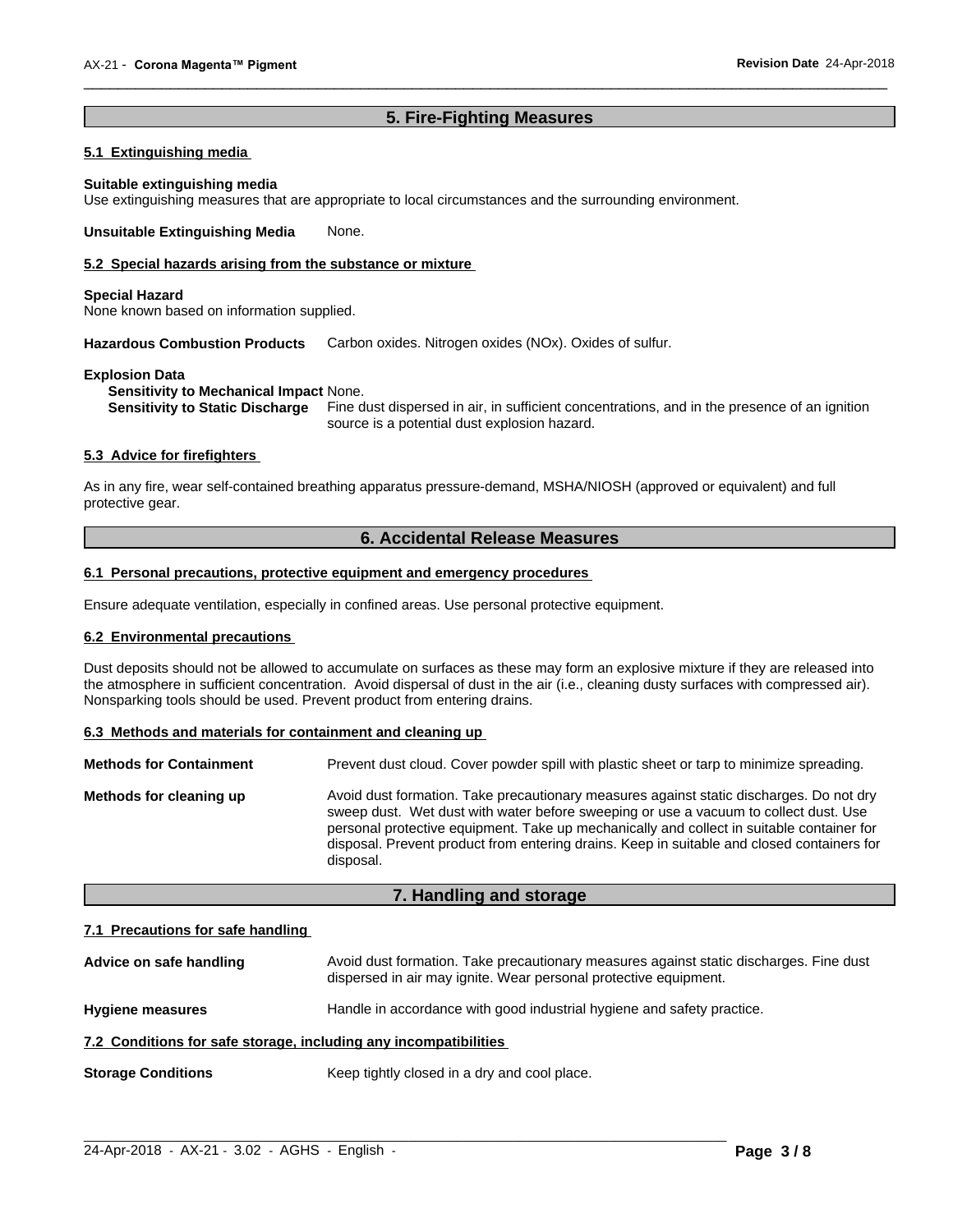**Materials to Avoid** No materials to be especially mentioned.

# **8. Exposure controls/personal protection**

 $\overline{\phantom{a}}$  ,  $\overline{\phantom{a}}$  ,  $\overline{\phantom{a}}$  ,  $\overline{\phantom{a}}$  ,  $\overline{\phantom{a}}$  ,  $\overline{\phantom{a}}$  ,  $\overline{\phantom{a}}$  ,  $\overline{\phantom{a}}$  ,  $\overline{\phantom{a}}$  ,  $\overline{\phantom{a}}$  ,  $\overline{\phantom{a}}$  ,  $\overline{\phantom{a}}$  ,  $\overline{\phantom{a}}$  ,  $\overline{\phantom{a}}$  ,  $\overline{\phantom{a}}$  ,  $\overline{\phantom{a}}$ 

# **8.1 Exposure Guidelines**

# **8.2 Appropriate engineering controls**

| <b>Engineering Measures</b> | Showers<br>Eyewash stations<br>Ventilation systems. |
|-----------------------------|-----------------------------------------------------|
|                             |                                                     |

# **8.3 Individual protection measures, such as personal protective equipment**

| <b>Eye/Face Protection</b>    | Safety glasses with side-shields.                                                                              |
|-------------------------------|----------------------------------------------------------------------------------------------------------------|
| Skin and body protection      | Wear chemical resistant footwear and clothing such as gloves, an apron or a whole body<br>suit as appropriate. |
| <b>Respiratory protection</b> | . NIOSH/MSHA approved respiratory protection should be worn if exposure is anticipated.                        |
| <b>Hygiene measures</b>       | See section 7 for more information                                                                             |
|                               |                                                                                                                |

# **9. Physical and chemical properties**

# **9.1 Information on basic physical and chemical properties**

| <b>Physical state</b><br>Appearance | Solid<br>Powder                       | <b>Color</b>             | Magenta                  |
|-------------------------------------|---------------------------------------|--------------------------|--------------------------|
|                                     |                                       |                          |                          |
| Odor                                | Pungent                               | <b>Odor Threshold</b>    | No information available |
| <b>Property</b>                     | <b>Values</b>                         | Remarks • Methods        |                          |
| рH                                  | Not Applicable                        |                          |                          |
| <b>Melting/freezing point</b>       | 110 °C / 230 °F                       |                          |                          |
| <b>Boiling point/boiling range</b>  | Not applicable                        | No information available |                          |
| <b>Flash Point</b>                  | Not Applicable                        | No information available |                          |
| <b>Evaporation rate</b>             | Not Applicable                        | No information available |                          |
| Flammability (solid, gas)           |                                       | No information available |                          |
| <b>Flammability Limits in Air</b>   |                                       |                          |                          |
| upper flammability limit            |                                       | No information available |                          |
| lower flammability limit            |                                       | No information available |                          |
| Vapor pressure                      |                                       |                          |                          |
| Vapor density                       |                                       |                          |                          |
| <b>Specific Gravity</b>             | 1.36                                  |                          |                          |
| <b>Water solubility</b>             | Insoluble in water                    |                          |                          |
| Solubility in other solvents        |                                       | No information available |                          |
| <b>Partition coefficient</b>        |                                       | No information available |                          |
| <b>Autoignition temperature</b>     |                                       | No information available |                          |
| <b>Decomposition temperature</b>    |                                       | No information available |                          |
| <b>Viscosity, kinematic</b>         |                                       | No information available |                          |
| Viscosity, dynamic                  |                                       | No information available |                          |
| <b>Explosive properties</b>         | Fine dust dispersed in air may ignite |                          |                          |
| <b>Oxidizing Properties</b>         |                                       | No information available |                          |
|                                     |                                       |                          |                          |
| 9.2 Other information               |                                       |                          |                          |
| Volatile organic compounds (VOC)    | None                                  |                          |                          |
| content                             |                                       |                          |                          |
|                                     |                                       |                          |                          |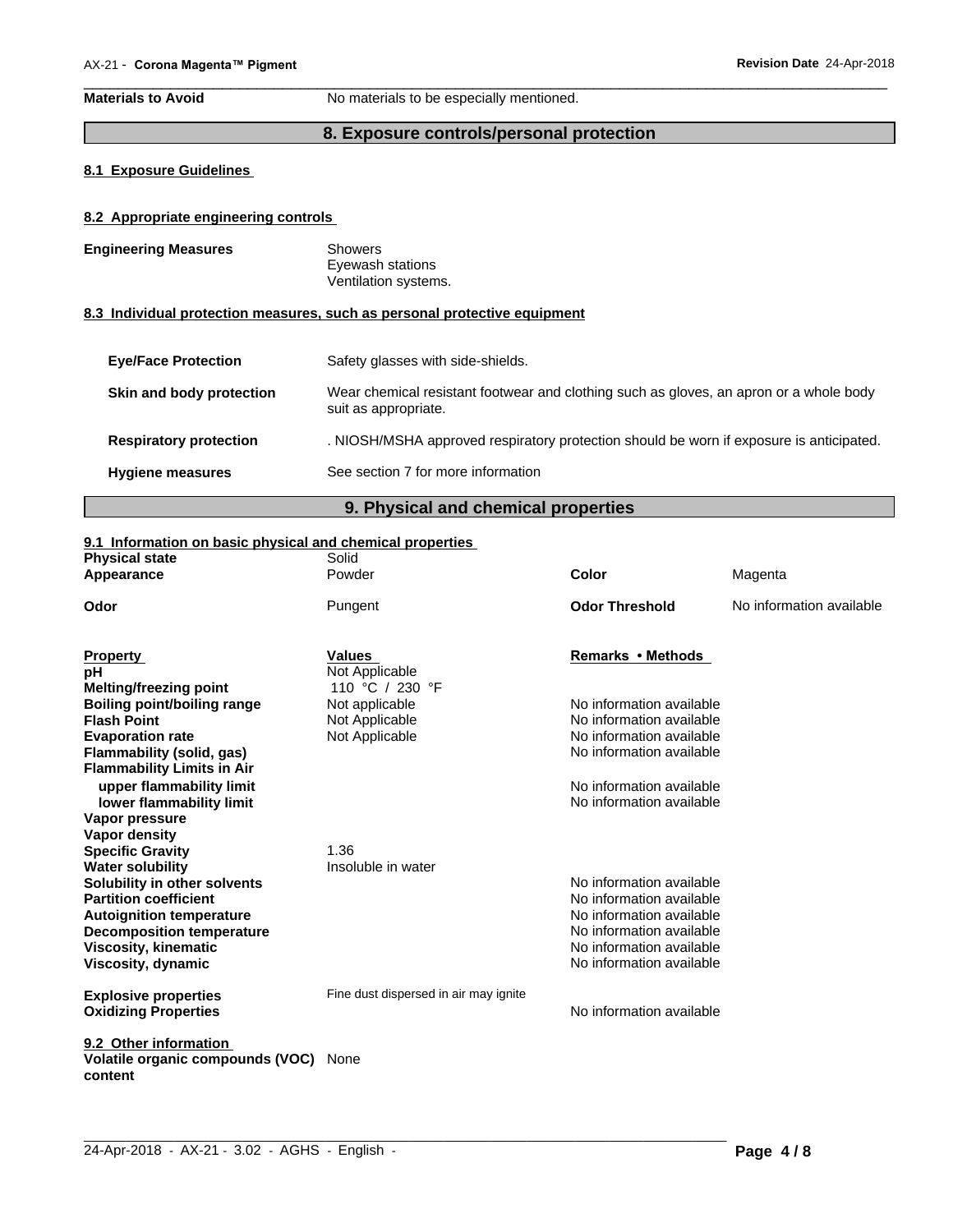# **10. Stability and Reactivity**

 $\overline{\phantom{a}}$  ,  $\overline{\phantom{a}}$  ,  $\overline{\phantom{a}}$  ,  $\overline{\phantom{a}}$  ,  $\overline{\phantom{a}}$  ,  $\overline{\phantom{a}}$  ,  $\overline{\phantom{a}}$  ,  $\overline{\phantom{a}}$  ,  $\overline{\phantom{a}}$  ,  $\overline{\phantom{a}}$  ,  $\overline{\phantom{a}}$  ,  $\overline{\phantom{a}}$  ,  $\overline{\phantom{a}}$  ,  $\overline{\phantom{a}}$  ,  $\overline{\phantom{a}}$  ,  $\overline{\phantom{a}}$ 

# **10.1 Reactivity**

No dangerous reaction known under conditions of normal use

# **10.2 Chemical stability**

**Stable** 

.

#### **10.3 Possibility of hazardous reactions**

None under normal processing.

# **10.4 Conditions to Avoid**

Dust formation. Take precautionary measures against static discharges.

#### **10.5 Incompatible Materials**

None known based on information supplied.

# **10.6 Hazardous Decomposition Products**

None known based on information supplied.

# **11. Toxicological information**

#### **11.1 Acute toxicity**

#### **Numerical measures of toxicity: Product Information**

| <b>LD50 Oral:</b>  | ∟D50 Dermal:            |
|--------------------|-------------------------|
| 16,000 mg/kg (rat) | 23,000 mg/kg (rat)<br>ີ |

#### **The following values are calculated based on chapter 3.1 of the GHS document**

**Unknown Acute Toxicity**  $\langle 1\% \rangle$  of the mixture consists of ingredient(s) of unknown toxicity

**Oral LD50** 8,619.00 mg/kg **LC50 (Dust/Mist)** 2.47 mg/l

#### **Numerical measures of toxicity: Component Information**

| <b>Chemical Name</b>                                              | LD50 Oral                    | <b>LD50 Dermal</b> | <b>LC50 Inhalation</b> |
|-------------------------------------------------------------------|------------------------------|--------------------|------------------------|
| l. Basic Violet 11:1<br>C.L<br>(tetrachlorozincate)<br>73398-89-7 | (Rat)<br>$220 \text{ mg/kg}$ |                    | $0.83$ mg/l (4 hour)   |
| . Basic Red 1:1<br>C.I.<br>3068-39-1                              | Rat)<br>449 mg/kg            | 2,500 mg/kg (Rat)  | $0.05$ mg/l (4 hour)   |

 $\_$  ,  $\_$  ,  $\_$  ,  $\_$  ,  $\_$  ,  $\_$  ,  $\_$  ,  $\_$  ,  $\_$  ,  $\_$  ,  $\_$  ,  $\_$  ,  $\_$  ,  $\_$  ,  $\_$  ,  $\_$  ,  $\_$  ,  $\_$  ,  $\_$  ,  $\_$  ,  $\_$  ,  $\_$  ,  $\_$  ,  $\_$  ,  $\_$  ,  $\_$  ,  $\_$  ,  $\_$  ,  $\_$  ,  $\_$  ,  $\_$  ,  $\_$  ,  $\_$  ,  $\_$  ,  $\_$  ,  $\_$  ,  $\_$  ,

# **11.2 Information on toxicologicaleffects**

#### **Skin corrosion/irritation**

Product Information

• May cause irritation

Component Information

• No information available

# **Serious eye damage/eye irritation**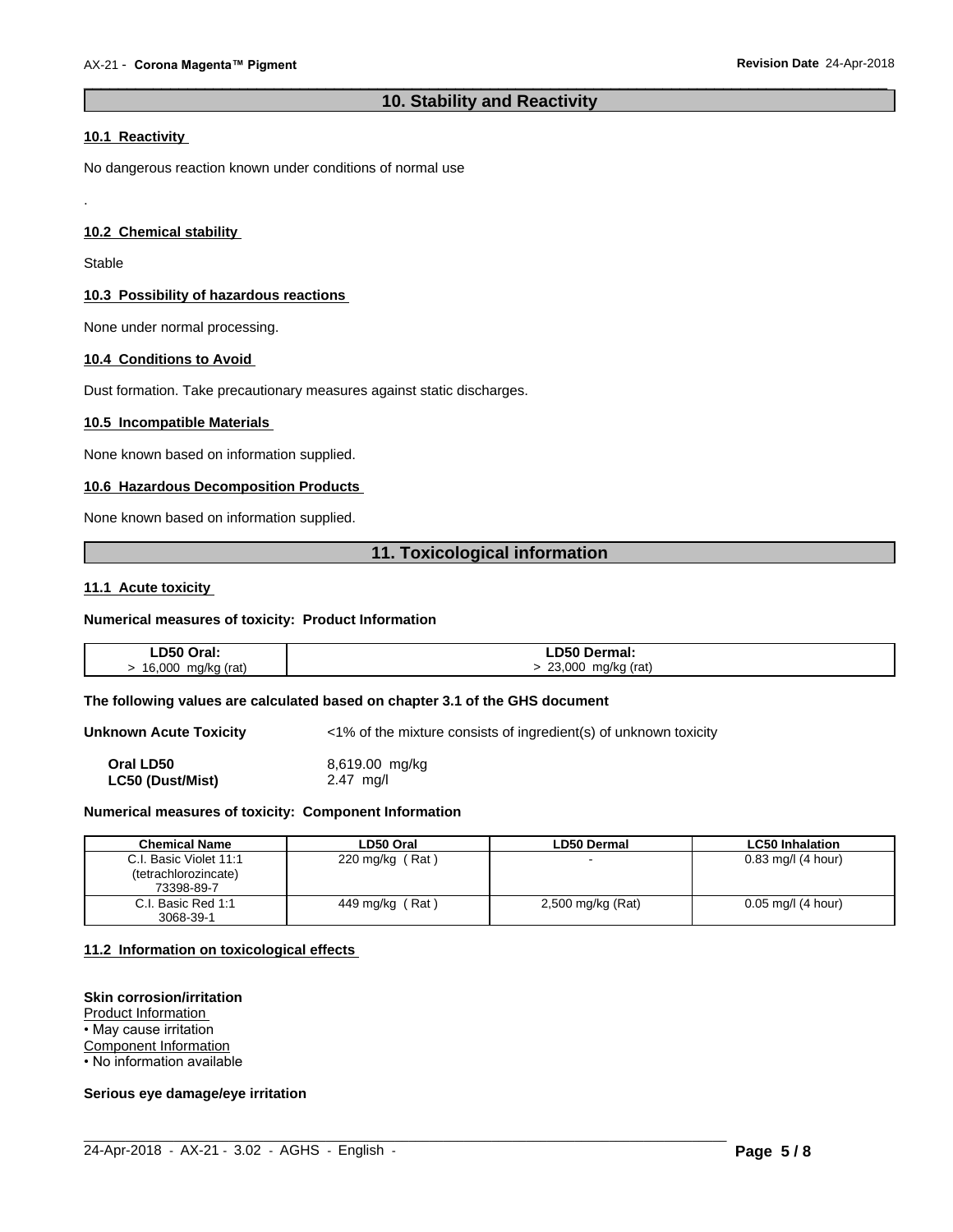Product Information • May cause eye irritation Component Information • No information available

# **Respiratory or skin sensitization**

Product Information • May be harmful if inhaled Component Information • No information available

#### **Germ cell mutagenicity**

Product Information • No information available Component Information • No information available

# **Carcinogenicity**

# Product Information

• This product contains <0.1% free formaldehyde and may be capable of outgassing formaldehyde at levels in excess of OSHA's Action Level under some conditions of use. Formaldehyde is a known cancer hazard. Long term exposure may result in dermatitis or respiratory sensitization for sensitive individuals.Component Information

 $\overline{\phantom{a}}$  ,  $\overline{\phantom{a}}$  ,  $\overline{\phantom{a}}$  ,  $\overline{\phantom{a}}$  ,  $\overline{\phantom{a}}$  ,  $\overline{\phantom{a}}$  ,  $\overline{\phantom{a}}$  ,  $\overline{\phantom{a}}$  ,  $\overline{\phantom{a}}$  ,  $\overline{\phantom{a}}$  ,  $\overline{\phantom{a}}$  ,  $\overline{\phantom{a}}$  ,  $\overline{\phantom{a}}$  ,  $\overline{\phantom{a}}$  ,  $\overline{\phantom{a}}$  ,  $\overline{\phantom{a}}$ 

• No information available

# **Reproductive toxicity**

Product Information • No information available Component Information • No information available

# **STOT - single exposure**

No information available

# **STOT - repeated exposure**

• No known effect

#### **Other adverse effects**

Product Information

• No information available Component Information

• No information available

# **Aspiration hazard**

Product Information • No information available Component Information • No information available

# **12. Ecological information**

 $\_$  ,  $\_$  ,  $\_$  ,  $\_$  ,  $\_$  ,  $\_$  ,  $\_$  ,  $\_$  ,  $\_$  ,  $\_$  ,  $\_$  ,  $\_$  ,  $\_$  ,  $\_$  ,  $\_$  ,  $\_$  ,  $\_$  ,  $\_$  ,  $\_$  ,  $\_$  ,  $\_$  ,  $\_$  ,  $\_$  ,  $\_$  ,  $\_$  ,  $\_$  ,  $\_$  ,  $\_$  ,  $\_$  ,  $\_$  ,  $\_$  ,  $\_$  ,  $\_$  ,  $\_$  ,  $\_$  ,  $\_$  ,  $\_$  ,

#### **12.1 Toxicity**

**Ecotoxicity No information available** 

 $<$  1 % of the mixture consists of components(s) of unknown hazards to the aquatic environment

# **Ecotoxicity effects**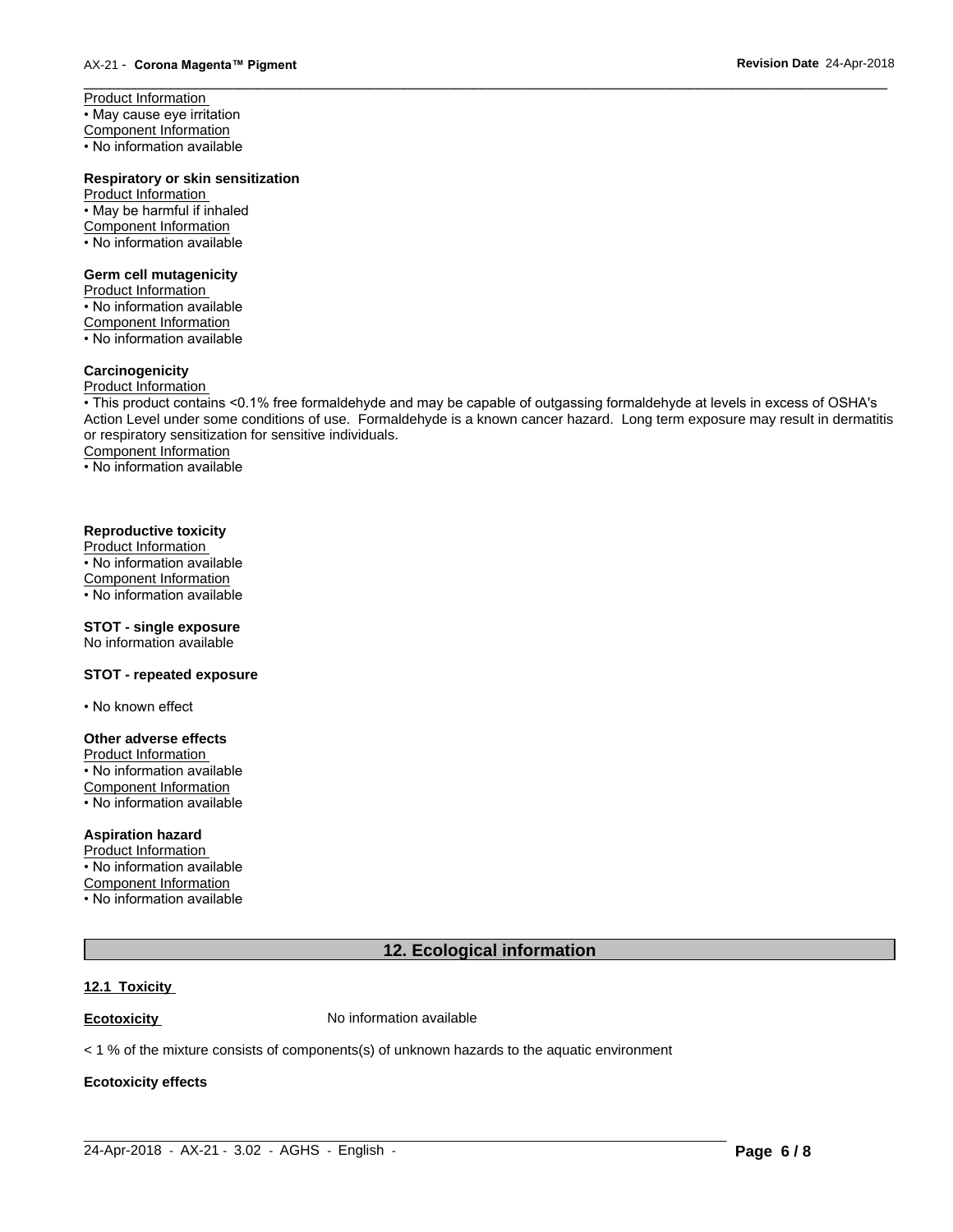#### **12.2 Persistence and degradability**

No information available.

# **12.3 Bioaccumulative potential**

Discharge into the environment must be avoided

# **12.4 Mobility in soil**

No information available.

#### **12.5 Other adverse effects**

No information available

# **13. Disposal Considerations**

 $\overline{\phantom{a}}$  ,  $\overline{\phantom{a}}$  ,  $\overline{\phantom{a}}$  ,  $\overline{\phantom{a}}$  ,  $\overline{\phantom{a}}$  ,  $\overline{\phantom{a}}$  ,  $\overline{\phantom{a}}$  ,  $\overline{\phantom{a}}$  ,  $\overline{\phantom{a}}$  ,  $\overline{\phantom{a}}$  ,  $\overline{\phantom{a}}$  ,  $\overline{\phantom{a}}$  ,  $\overline{\phantom{a}}$  ,  $\overline{\phantom{a}}$  ,  $\overline{\phantom{a}}$  ,  $\overline{\phantom{a}}$ 

#### **13.1 Waste treatment methods**

Dispose of in accordance with federal, state, and local regulations.

# **14. Transport Information**

| <b>DOT</b>  | Not regulated |
|-------------|---------------|
| <b>MEX</b>  | Not regulated |
| <b>IMDG</b> | Not regulated |
| <b>IATA</b> | Not regulated |

# **15. Regulatory information**

# **15.1 International Inventories**

| TSCA                 | Complies |  |
|----------------------|----------|--|
| DSL                  | Complies |  |
| <b>EINECS/ELINCS</b> | Complies |  |
| <b>ENCS</b>          |          |  |
| <b>IECSC</b>         | Complies |  |
| KECL                 | Complies |  |
| <b>PICCS</b>         | Complies |  |
| <b>AICS</b>          | Complies |  |
| <b>NZIoC</b>         | -        |  |
|                      |          |  |

 **TSCA** - United States Toxic Substances Control Act Section 8(b) Inventory

 **DSL** - Canadian Domestic Substances List

 **EINECS/ELINCS** - European Inventory of Existing Chemical Substances/European List of Notified Chemical Substances

 **PICCS** - Philippines Inventory of Chemicals and Chemical Substances

 **ENCS** - Japan Existing and New Chemical Substances

 **IECSC** - China Inventory of Existing Chemical Substances

 **KECL** - Korean Existing and Evaluated Chemical Substances

 **PICCS** - Philippines Inventory of Chemicals and Chemical Substances

 **AICS** - Australian Inventory of Chemical Substances

 **NZIoC** - New Zealand Inventory of Chemicals

#### **15.2 U.S. Federal Regulations**

#### **SARA 313**

Section 313 of Title III of the Superfund Amendments and Reauthorization Act of 1986 (SARA). This product contains a chemical